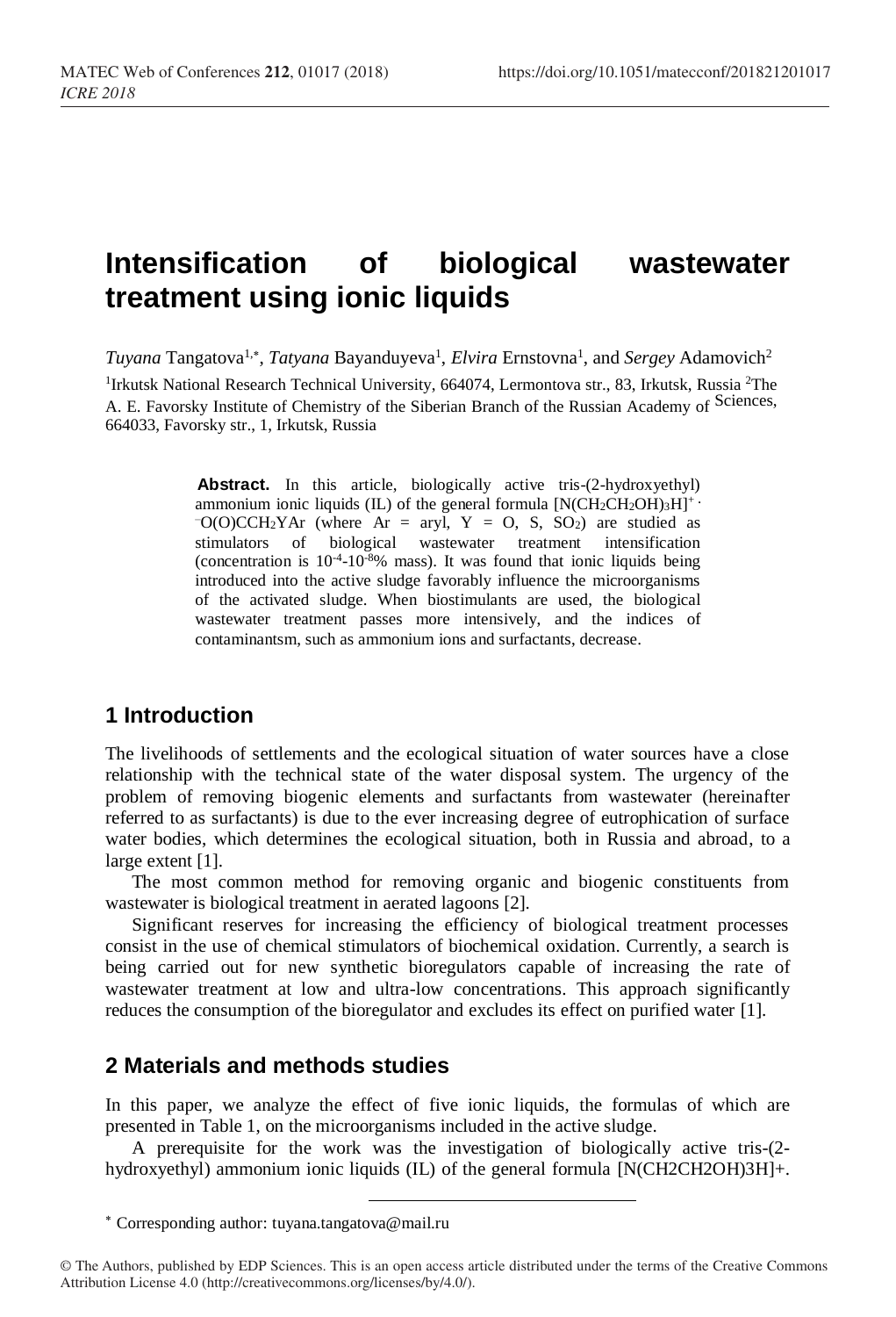$-O(O)CCH2YAr$  (where Ar = aryl, Y = O, S, SO<sub>2</sub>) as growth stimulators of the Saccharomyces cerevisiae yeast (concentration  $10^{-4}$ - $10^{-8}\%$  mass) [2, 3, 4].

The study was carried out on the actual household wastewater (HW) of urban treatment facilities in the Pravoberezhny District of Irkutsk.

| No. | Gross formula                                       | Mol. the weight | Mp.   |
|-----|-----------------------------------------------------|-----------------|-------|
|     | $C_{14}H_{22}CINO_{5}S$                             | 351.88          | 77-78 |
|     | $C_{14}H_{22}CINO_{7}S$                             | 383.88          | 92-94 |
|     | $2 - C_{14}H_{22}CINO_{6}$                          | 335.78          | 80    |
|     | 4-C <sub>14</sub> H <sub>22</sub> ClNO <sub>6</sub> | 335.78          | 80-82 |
|     | $\mathrm{C_{16}H_{24}N_2O_5S}$                      | 356.45          | 92-93 |

|  | <b>Table 1.</b> Formulas of ionic liquids. |  |  |
|--|--------------------------------------------|--|--|
|  |                                            |  |  |

To obtain different concentrations of ionic liquids, a matrix solution (100 mg of IL dissolved in distilled water in a 100 ml volumetric flask) was diluted in distilled water in a ratio similar to that of [4].

The sludge index was calculated by [5], where the influence of IL on sludge is presented in 16 hours.

With the help of such an indicator as dehydrogenase activity, we determined the physiological state of the activated sludge. The dehydrogenase activity is determined by a standard procedure [6].

The effect of ionic liquids on the growth dynamics of the isolate from the active sludge *Micrococcus luteus* was determined by increasing the optical density of the culture fluid, which characterizes the increase in the number of cells of the microorganism (strain) from the active sludge *Micrococcus luteus*. The environment for the transfer of the strain was the meat-peptone medium (MBP). The results of the incubation of the crops for 20 hours in a thermostat at 30 $\degree$  C are shown in Table 3.

These ILs were introduced into the flasks of 100 ml of the sludge mixture, reaching concentrations of  $1 \cdot 10^{-2}$  % by weight to  $1 \cdot 10^{-8}$  % by weight. The control sample was performed without introducing a biostimulator (IL) into it. After determining the initial reading for ammonium and antifreeze, all the flasks (control and with the product) were aerated. The indications of the ammonium and surfactant content on Tables 4 and 5 were determined every two hours, for 4 hours, both in the control experiments and in water with the product

Measurement of the mass concentration of ammonium ions was carried out using a photometric method with a Nessler reagent [7].

The mass concentration of surfactants was determined by the extraction-photometric method according to [8]. For the colorimetric determination, sodium lauryl sulfonate (dodecylsulfonate) С12H25SO3Na.

#### **3 Results and analysis**

The effect of the compounds studied on the intensification of biological purification can be seen through the range of changes in the sludge index after the addition of IL to the samples of the mud mixture and is presented in Table 2.

The range of values of the sludge index within 150 - 200 characterizes the normally operating sludge, therefore, the use of all ionic liquids, except IL No. 2, has a beneficial effect on the sedimentation characteristics of the mud.

The dehydrogenase activity of the sludge was carried out for each test sample, the data are presented in Figure 1.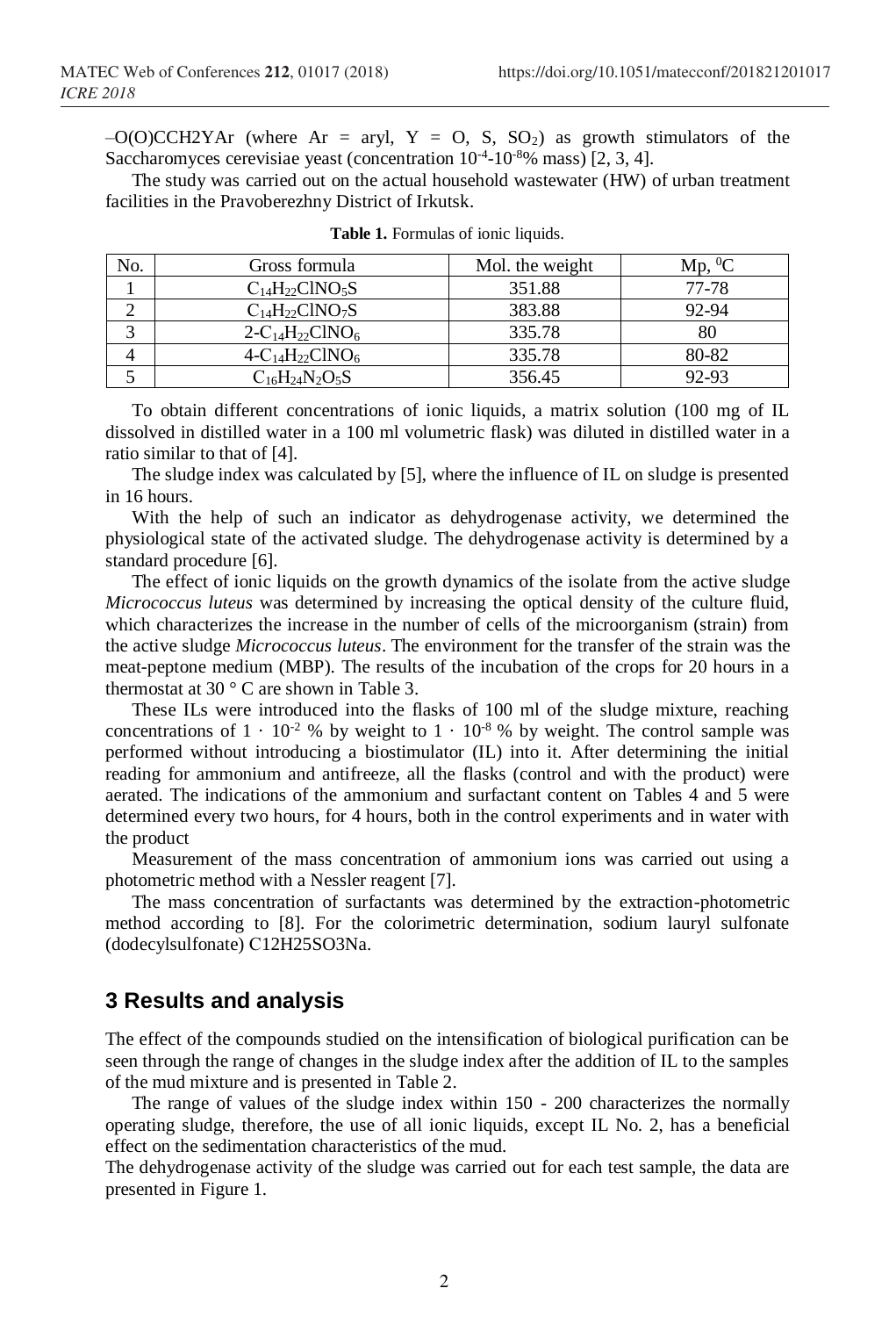| Sample No. | Filter<br>weight, g | Filter weight<br>with dried<br>precipitation, g | Silt dose<br>by volume,<br>$\text{cm}^3/\text{dm}^3$ | Silt dose by<br>weight,<br>$g/dm^3$ | Sludge<br>index,<br>$\text{cm}^3/\text{g}$ |
|------------|---------------------|-------------------------------------------------|------------------------------------------------------|-------------------------------------|--------------------------------------------|
| Control    | 1,12                | 1.55                                            | 800,00                                               | 4,30                                | 186,05                                     |
| IL No. $1$ | 0,86                | 1.31                                            | 830,00                                               | 4,50                                | 184,44                                     |
| IL No. $2$ | 1.20                | 1.59                                            | 835,00                                               | 3,90                                | 214,10                                     |
| IL No. $3$ | 1,00                | 1.41                                            | 820,00                                               | 4,10                                | 200,00                                     |
| IL No. $4$ | 0,96                | 1.40                                            | 760,00                                               | 4,40                                | 172,73                                     |
| IL No. $5$ | 1.18                | 1,62                                            | 840,00                                               | 4.40                                | 190.91                                     |

**Table 2.** Results of determination of the sludge index of activated sludge with addition IL at a concentration of  $1 \cdot 10^{-6}$  % of the mass.



Fig. 1. Effect of ionic liquids on dehydrogenase activity of sludge.

By dehydrogenase activity, it is seen that the optical density of all samples, except IL No. 3, exceeds the optical density of the control. This factor indicates that in these samples the number is higher and the work of microorganisms is more effective.

The results of the study of the determining the effect of ionic liquids on the dynamics of growth of the isolate from the active sludge *Micrococcus luteus* are given in Table 3.

| Sample<br>No. | The results of spectrophotometric determination of the optical density at the<br>concentration of IL $10^{-6}$ in the MPB medium through |         |         |          |          |          |
|---------------|------------------------------------------------------------------------------------------------------------------------------------------|---------|---------|----------|----------|----------|
|               | 0 hours                                                                                                                                  | 2 hours | 4 hours | 16 hours | 17 hours | 20 hours |
| Control       | 0.245                                                                                                                                    | 0.282   | 0.312   | 0.344    | 0.381    | 0.474    |
| IL No. $1$    | 0.250                                                                                                                                    | 0.298   | 0,305   | 1.133    | 1.190    | 1,372    |
| IL No. $2$    | 0.259                                                                                                                                    | 0.350   | 0.343   | 1.142    | 1,103    | 1,236    |
| IL No. $3$    | 0.239                                                                                                                                    | 0.282   | 0.302   | 0.330    | 0.413    | 0.655    |
| IL No. $4$    | 0.268                                                                                                                                    | 0.300   | 0.315   | 0.856    | 0.842    | 1,672    |
| IL No. $5$    | 0.262                                                                                                                                    | 0.316   | 0.316   | 0.605    | 0.777    | 1.022    |

**Table 3.** Determining the influence of IL on the dynamics of growth of the isolate from the active sludge *Micrococcus luteus.*

Comparing the rate of growth of the strain number, it can be concluded that microorganisms in samples with ionic liquids already at the sixteenth hour begin to manifest themselves as a good stimulant for increasing the number of microorganisms.

Based on the results of these experiments, the IL No. 1 and No. 4 were chosen, because they proved to be good stimulants of activated sludge. Subsequently, studies were conducted with concentrations ranging from  $10^{-2}$  to  $10^{-4}$  % mass.

The effect of the compounds studied on the intensification of biological wastewater treatment in determining the mass concentration of surfactant and ammonium using the ILs No. 1 and No. 4 is presented in Tables 4 and 5.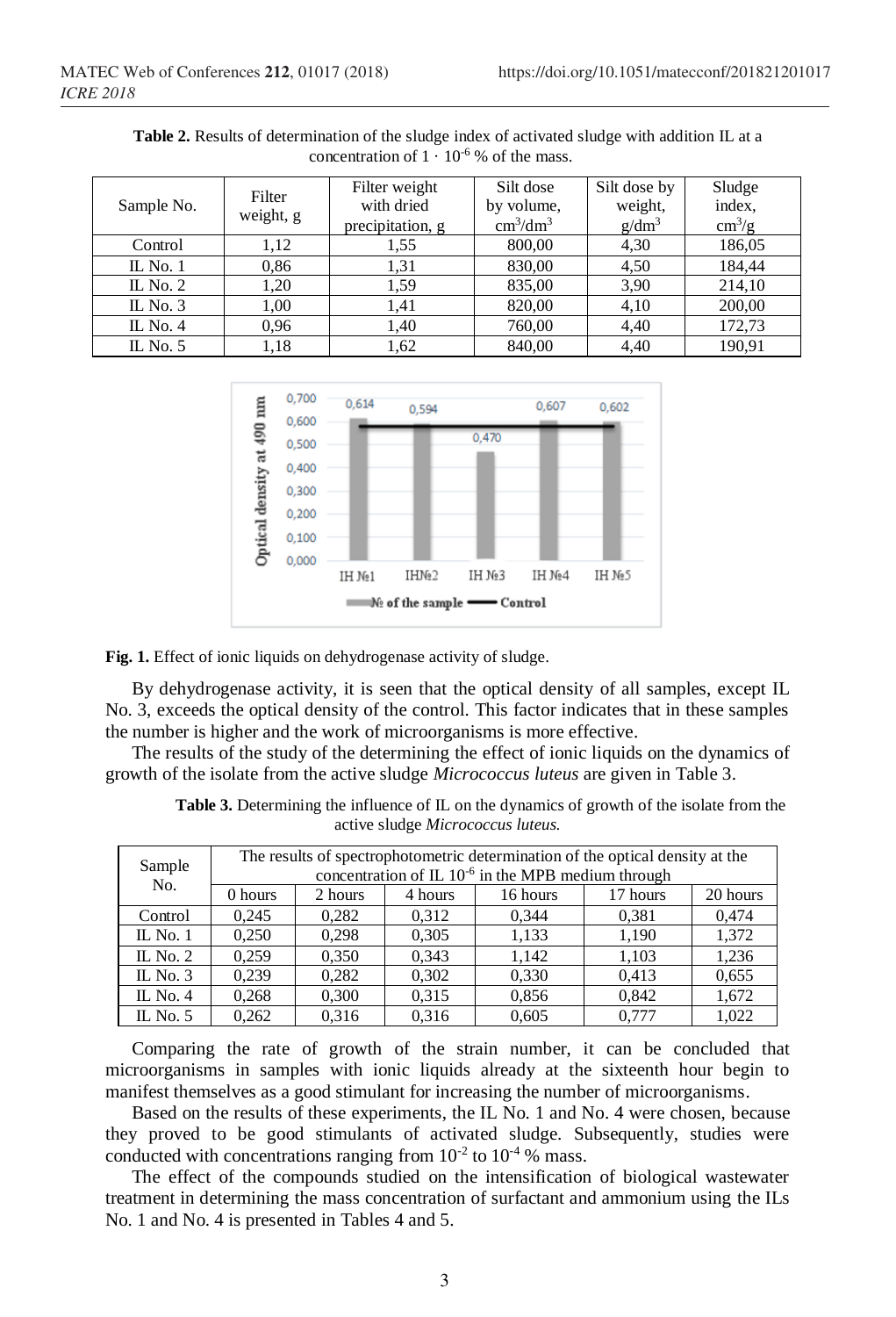**Table 4.** Determining the mass concentration of ammonium, mg  $/$  dm<sup>3</sup> in domestic HW during its purification by means of active silt with adding the ILs No. 1 and No. 4.

| Samples                  | 0 hours | 2 hours | 4 hours |
|--------------------------|---------|---------|---------|
| Control                  | 3,81    | 3,69    | 2,86    |
| IL No. $1 \cdot 10^{-2}$ | 3,81    | 3,50    | 2,19    |
| IL No. $1 \cdot 10^{-3}$ | 3,81    | 2,85    | 2,76    |
| IL No. $1 \cdot 10^{-4}$ | 3,81    | 2,99    | 2,33    |
| IL No. $4.10^{-2}$       | 3,81    | 2,00    | 1,86    |
| IL No. $4.10^{-3}$       | 3,81    | 2,80    | 2,54    |
| IL No. $4.10^{-4}$       | 3,81    | 2,68    | 1,56    |

The content of ammonium gradually decreases over 4 hours, especially with the IL No. 1 in concentrations of  $10^{-3} - 10^{-4}$  % mass and the IL 4 in the concentration of  $10^{-4}$  % mass.

Table 5. Determining the mass concentration of surfactants in domestic HW during its purification by means of active silt with adding the ILs No. 1 and No. 4.

|                    | Concentration of surfactants, mg / $dm3$ |         |         |  |
|--------------------|------------------------------------------|---------|---------|--|
| Sample No.         | 0 hours                                  | 2 hours | 4 hours |  |
| Control            | 20,56                                    | 18,36   | 17,49   |  |
| IL No. $1,10^{-2}$ | 20,56                                    | 18,47   | 17,49   |  |
| IL No. $1,10^{-3}$ | 20,56                                    | 15,00   | 16,91   |  |
| IL No. $1,10^{-4}$ | 20,56                                    | 16,45   | 18,59   |  |
| IL No. $4,10^{-2}$ | 20,56                                    | 19,28   | 18,30   |  |
| IL No. $4,10^{-3}$ | 20,56                                    | 18.53   | 17,43   |  |
| IL No. $4,10^{-4}$ | 20,56                                    | 15,69   | 14,77   |  |

The content of surfactants for 4 hours is gradually reduced in samples with the IL No. 4, especially the concentration of  $10^{-4}$ % by weight. Samples with IL No. 1 are significantly less for 2 hours, better at  $10^{-3}$  %.



**Fig. 2.** The diagram of the determination of the mass concentration of surfactants in the domestic and domestic HW during its purification by means of active silt with the addition of ILs No. 1 and No. 4.

## **4 Conclusions**

Based on the results of the experiments, it can be concluded that, with the use of ionic liquids, the HW biological purification is more intensive, and the pollution indices decrease